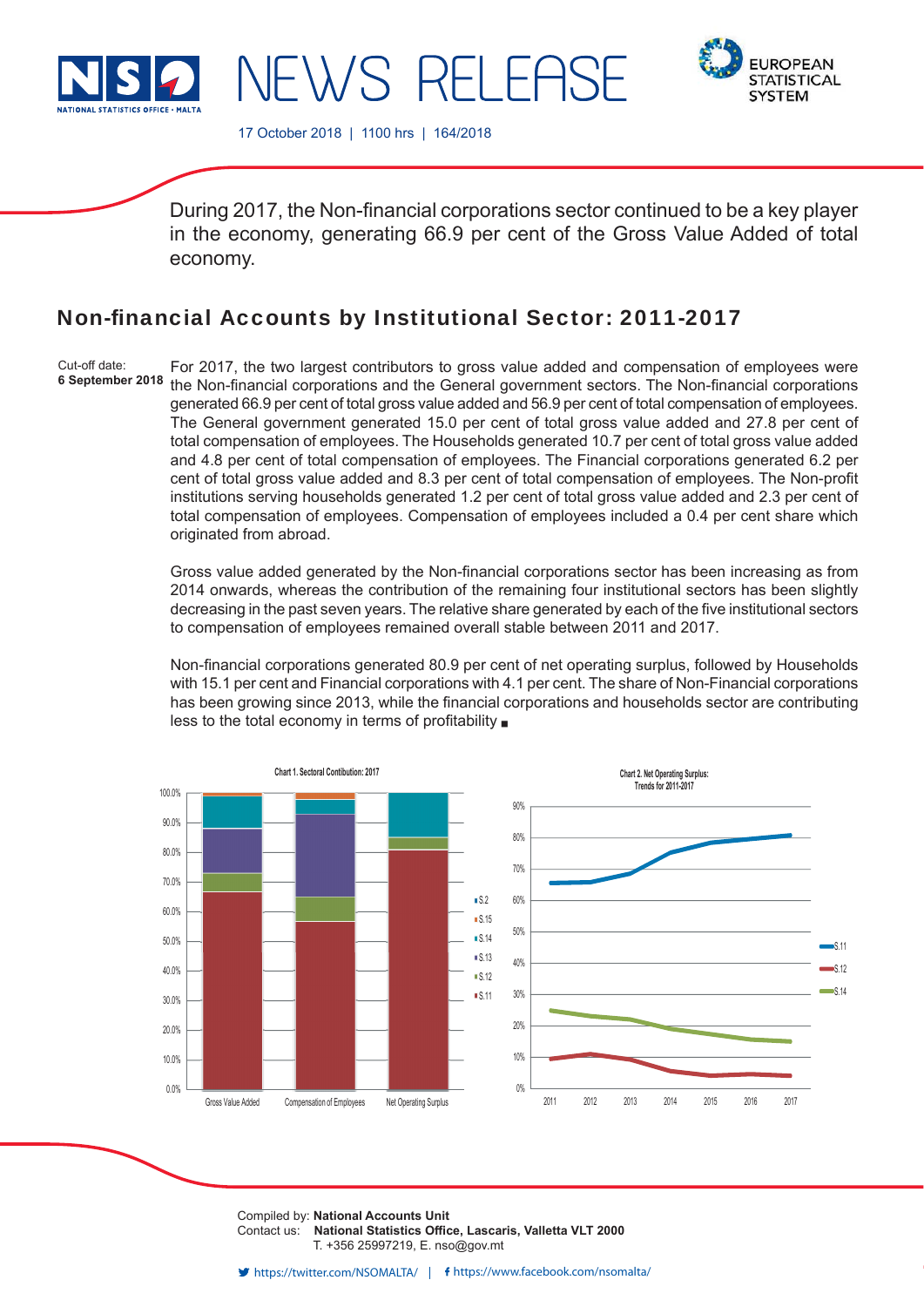#### Table 1a. Non-financial Accounts by Institutional Sector: 2017



<sup>(2)</sup> Including mixed income for S.14, S.15 and S.1

 $\sim$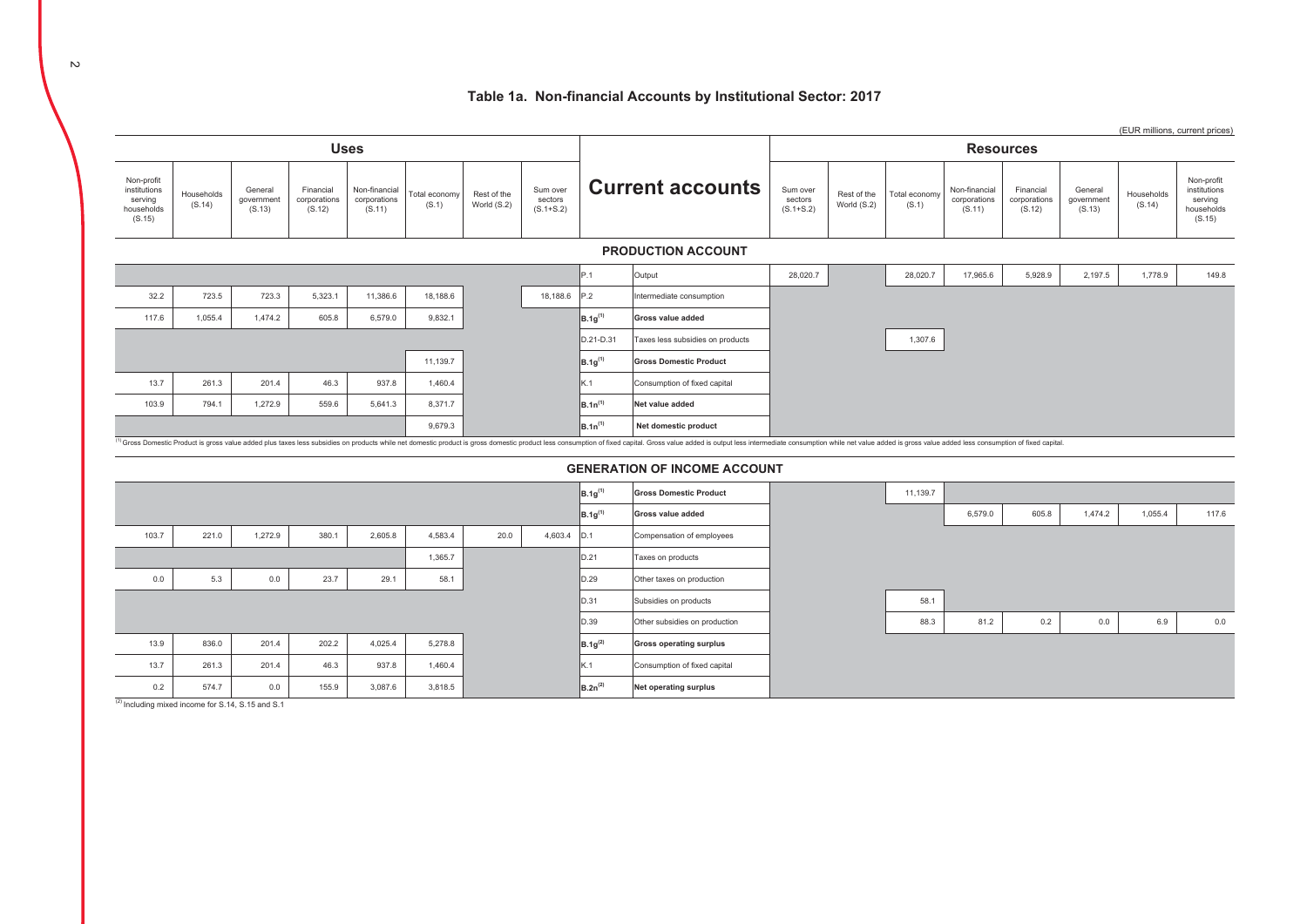# Table 1b. Non-financial Accounts by Institutional Sector: 2016

|                                                               |                      |                                 |                                     |                                         |                        |                            |                                      |              |                                                                                                                                                                                                                                |                                      |                            |                        |                                         |                                     |                                 |                      | (EUR millions, current prices)                                |
|---------------------------------------------------------------|----------------------|---------------------------------|-------------------------------------|-----------------------------------------|------------------------|----------------------------|--------------------------------------|--------------|--------------------------------------------------------------------------------------------------------------------------------------------------------------------------------------------------------------------------------|--------------------------------------|----------------------------|------------------------|-----------------------------------------|-------------------------------------|---------------------------------|----------------------|---------------------------------------------------------------|
|                                                               |                      |                                 |                                     | <b>Uses</b>                             |                        |                            |                                      |              |                                                                                                                                                                                                                                |                                      |                            |                        |                                         | <b>Resources</b>                    |                                 |                      |                                                               |
| Non-profit<br>institutions<br>serving<br>households<br>(S.15) | Households<br>(S.14) | General<br>government<br>(S.13) | Financial<br>corporations<br>(S.12) | Non-financial<br>corporations<br>(S.11) | Total economy<br>(S.1) | Rest of the<br>World (S.2) | Sum over<br>sectors<br>$(S.1 + S.2)$ |              | <b>Current accounts</b>                                                                                                                                                                                                        | Sum over<br>sectors<br>$(S.1 + S.2)$ | Rest of the<br>World (S.2) | Total economy<br>(S.1) | Non-financial<br>corporations<br>(S.11) | Financial<br>corporations<br>(S.12) | General<br>government<br>(S.13) | Households<br>(S.14) | Non-profit<br>institutions<br>serving<br>households<br>(S.15) |
|                                                               |                      |                                 |                                     |                                         |                        |                            |                                      |              | <b>PRODUCTION ACCOUNT</b>                                                                                                                                                                                                      |                                      |                            |                        |                                         |                                     |                                 |                      |                                                               |
|                                                               |                      |                                 |                                     |                                         |                        |                            |                                      | P.1          | Output                                                                                                                                                                                                                         | 26,171.4                             |                            | 26,171.4               | 16,479.5                                | 5,873.3                             | 2,003.3                         | 1,669.0              | 146.3                                                         |
| 30.3                                                          | 667.4                | 631.2                           | 5,285.6                             | 10,562.3                                | 17,176.7               |                            | 17,176.7                             | P.2          | Intermediate consumption                                                                                                                                                                                                       |                                      |                            |                        |                                         |                                     |                                 |                      |                                                               |
| 116.0                                                         | 1,001.6              | 1,372.1                         | 587.7                               | 5,917.2                                 | 8,994.7                |                            |                                      | $B.1g^{(1)}$ | Gross value added                                                                                                                                                                                                              |                                      |                            |                        |                                         |                                     |                                 |                      |                                                               |
|                                                               |                      |                                 |                                     |                                         |                        |                            |                                      | D.21-D.31    | Taxes less subsidies on products                                                                                                                                                                                               |                                      |                            | 1,185.4                |                                         |                                     |                                 |                      |                                                               |
|                                                               |                      |                                 |                                     |                                         | 10,180.1               |                            |                                      | $B.1g^{(1)}$ | <b>Gross Domestic Product</b>                                                                                                                                                                                                  |                                      |                            |                        |                                         |                                     |                                 |                      |                                                               |
| 13.7                                                          | 244.6                | 193.8                           | 42.0                                | 745.0                                   | 1,239.0                |                            |                                      | K.1          | Consumption of fixed capital                                                                                                                                                                                                   |                                      |                            |                        |                                         |                                     |                                 |                      |                                                               |
| 102.4                                                         | 757.0                | 1,178.3                         | 545.8                               | 5,172.3                                 | 7,755.6                |                            |                                      | $B.1n^{(1)}$ | Net value added                                                                                                                                                                                                                |                                      |                            |                        |                                         |                                     |                                 |                      |                                                               |
|                                                               |                      |                                 |                                     |                                         | 8,941.0                |                            |                                      | $B.1n^{(1)}$ | Net domestic product                                                                                                                                                                                                           |                                      |                            |                        |                                         |                                     |                                 |                      |                                                               |
|                                                               |                      |                                 |                                     |                                         |                        |                            |                                      |              | (1) Gross Domestic Product is gross value added plus taxes less subsidies on products while net domestic product is gross domestic product less consumption of fixed capital. Gross value added is output less intermediate co |                                      |                            |                        |                                         |                                     |                                 |                      |                                                               |
|                                                               |                      |                                 |                                     |                                         |                        |                            |                                      |              | <b>GENERATION OF INCOME ACCOUNT</b>                                                                                                                                                                                            |                                      |                            |                        |                                         |                                     |                                 |                      |                                                               |
|                                                               |                      |                                 |                                     |                                         |                        |                            |                                      | $B.1g^{(1)}$ | <b>Gross Domestic Product</b>                                                                                                                                                                                                  |                                      |                            | 10,180.1               |                                         |                                     |                                 |                      |                                                               |
|                                                               |                      |                                 |                                     |                                         |                        |                            |                                      | $B.1g^{(1)}$ | Gross value added                                                                                                                                                                                                              |                                      |                            |                        | 5,917.2                                 | 587.7                               | 1,372.1                         | 1,001.6              | 116.0                                                         |
| 102.1                                                         | 211.2                | 1,178.3                         | 358.1                               | 2,429.8                                 | 4,279.5                | 25.0                       | 4,304.5                              | D.1          | Compensation of employees                                                                                                                                                                                                      |                                      |                            |                        |                                         |                                     |                                 |                      |                                                               |
|                                                               |                      |                                 |                                     |                                         | 1,222.7                |                            |                                      | D.21         | Taxes on products                                                                                                                                                                                                              |                                      |                            |                        |                                         |                                     |                                 |                      |                                                               |
| $0.0\,$                                                       | 5.6                  | 0.0                             | 25.3                                | 30.9                                    | 61.8                   |                            |                                      | D.29         | Other taxes on production                                                                                                                                                                                                      |                                      |                            |                        |                                         |                                     |                                 |                      |                                                               |
|                                                               |                      |                                 |                                     |                                         |                        |                            |                                      | D.31         | Subsidies on products                                                                                                                                                                                                          |                                      |                            | 37.3                   |                                         |                                     |                                 |                      |                                                               |
|                                                               |                      |                                 |                                     |                                         |                        |                            |                                      | D.39         | Other subsidies on production                                                                                                                                                                                                  |                                      |                            | 100.0                  | 89.8                                    | 0.0                                 | $0.0\,$                         | 10.2                 | 0.0                                                           |
| 13.9                                                          | 795.0                | 193.8                           | 204.4                               | 3,546.3                                 | 4,753.4                |                            |                                      | $B.1g^{(2)}$ | <b>Gross operating surplus</b>                                                                                                                                                                                                 |                                      |                            |                        |                                         |                                     |                                 |                      |                                                               |
| 13.7                                                          | 244.6                | 193.8                           | 42.0                                | 745.0                                   | 1,239.0                |                            |                                      | K.1          | Consumption of fixed capital                                                                                                                                                                                                   |                                      |                            |                        |                                         |                                     |                                 |                      |                                                               |
| 0.2                                                           | 550.5                | 0.0                             | 162.4                               | 2,801.3                                 | 3,514.4                |                            |                                      | $B.2n^{(2)}$ | Net operating surplus                                                                                                                                                                                                          |                                      |                            |                        |                                         |                                     |                                 |                      |                                                               |

 $(2)$  Including mixed income for S.14, S.15 and S.1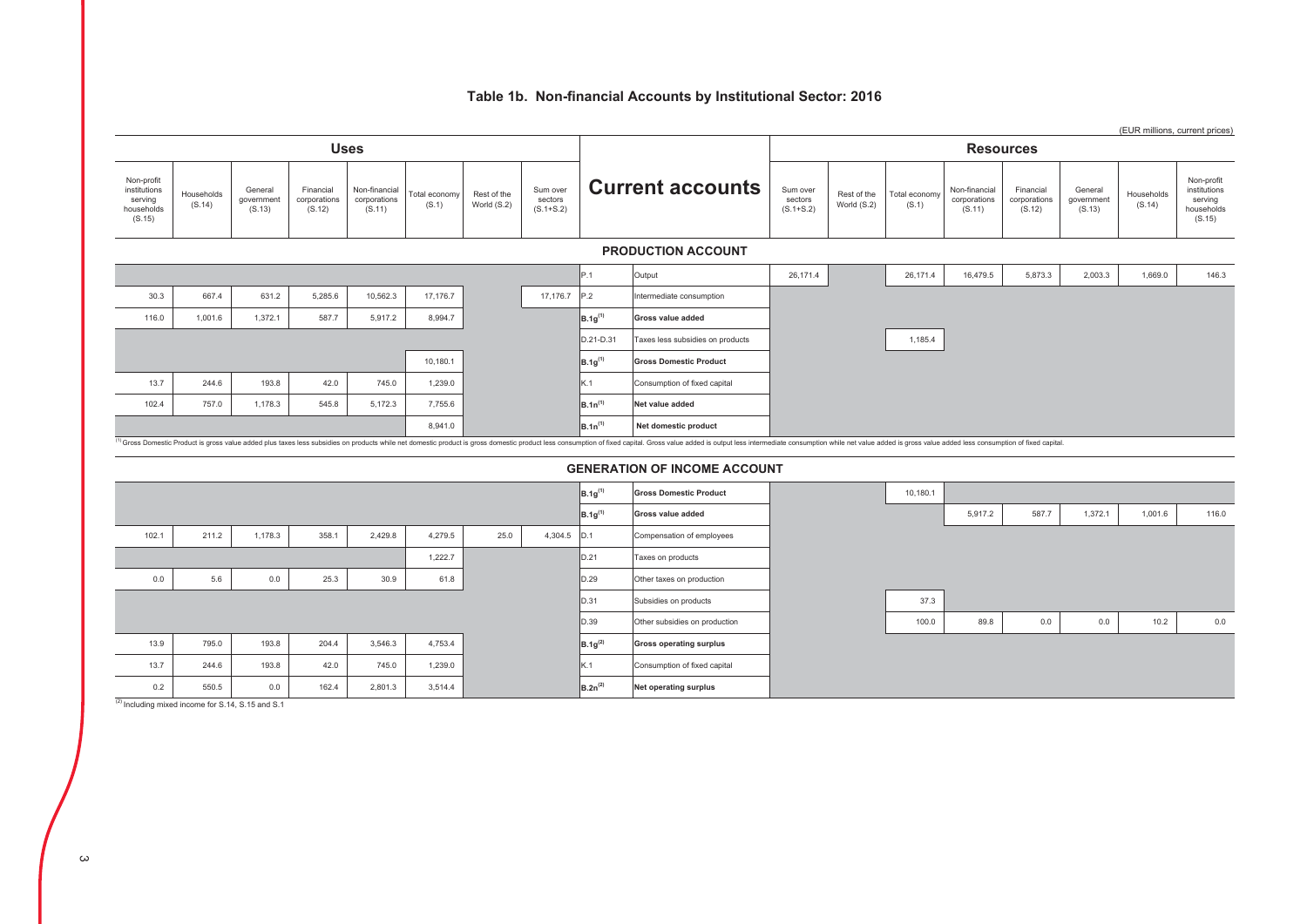#### Table 1c. Non-financial Accounts by Institutional Sector: 2015



 $\overline{4}$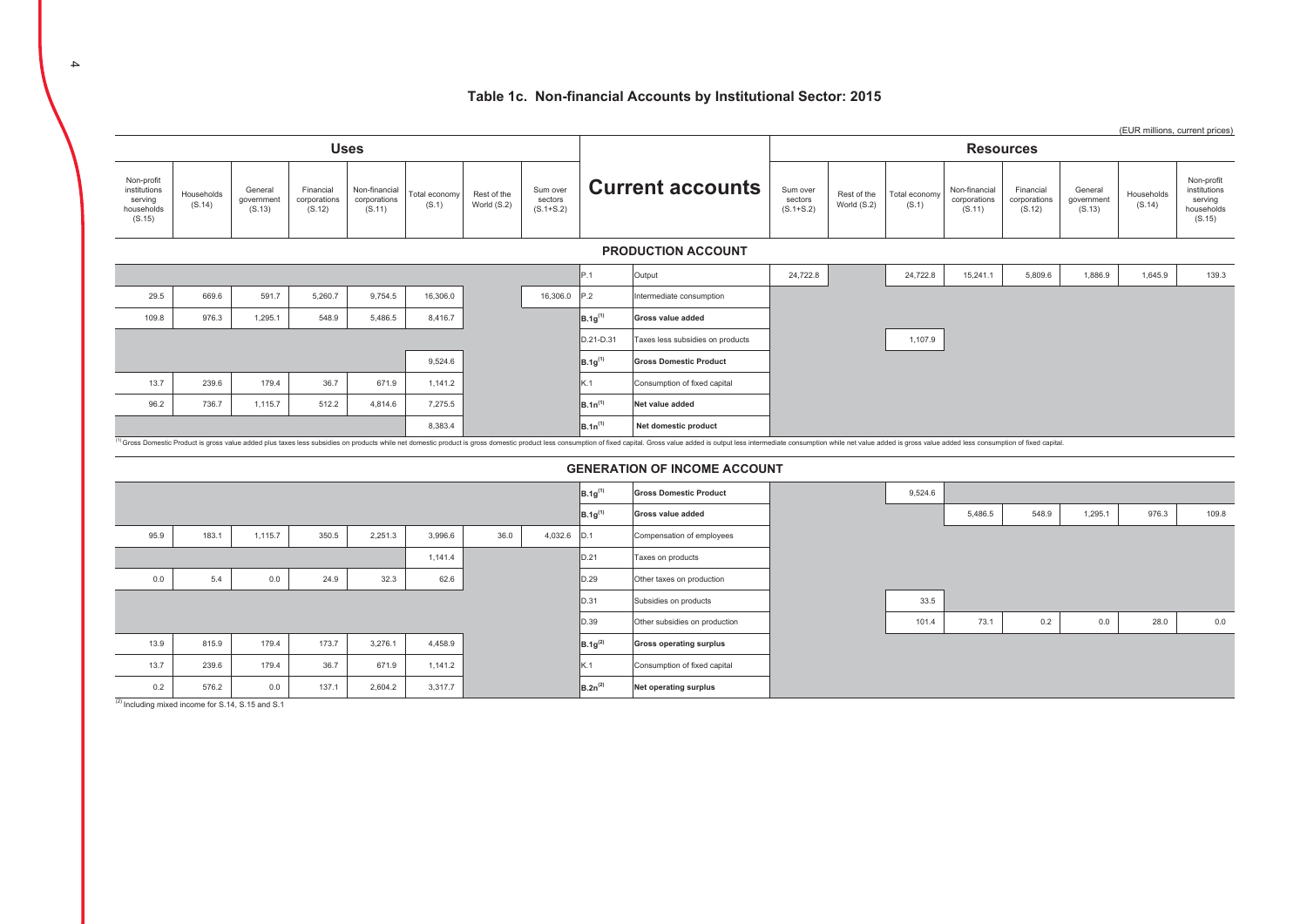# Table 1d. Non-financial Accounts by Institutional Sector: 2014

|                                                               |                      |                                 |                                     |                                         |                        |                            |                                      |              |                                                                                                                                                                                                                                |                                      |                            |                        |                                         |                                     |                                 | (EUR millions, current prices) |                                                               |
|---------------------------------------------------------------|----------------------|---------------------------------|-------------------------------------|-----------------------------------------|------------------------|----------------------------|--------------------------------------|--------------|--------------------------------------------------------------------------------------------------------------------------------------------------------------------------------------------------------------------------------|--------------------------------------|----------------------------|------------------------|-----------------------------------------|-------------------------------------|---------------------------------|--------------------------------|---------------------------------------------------------------|
|                                                               |                      |                                 |                                     | <b>Uses</b>                             |                        |                            |                                      |              |                                                                                                                                                                                                                                |                                      |                            |                        | <b>Resources</b>                        |                                     |                                 |                                |                                                               |
| Non-profit<br>institutions<br>serving<br>households<br>(S.15) | Households<br>(S.14) | General<br>government<br>(S.13) | Financial<br>corporations<br>(S.12) | Non-financial<br>corporations<br>(S.11) | Total economy<br>(S.1) | Rest of the<br>World (S.2) | Sum over<br>sectors<br>$(S.1 + S.2)$ |              | <b>Current accounts</b>                                                                                                                                                                                                        | Sum over<br>sectors<br>$(S.1 + S.2)$ | Rest of the<br>World (S.2) | Total economy<br>(S.1) | Non-financial<br>corporations<br>(S.11) | Financial<br>corporations<br>(S.12) | General<br>government<br>(S.13) | Households<br>(S.14)           | Non-profit<br>institutions<br>serving<br>households<br>(S.15) |
|                                                               |                      |                                 |                                     |                                         |                        |                            |                                      |              | <b>PRODUCTION ACCOUNT</b>                                                                                                                                                                                                      |                                      |                            |                        |                                         |                                     |                                 |                                |                                                               |
|                                                               |                      |                                 |                                     |                                         |                        |                            |                                      | P.1          | Output                                                                                                                                                                                                                         | 22,430.0                             |                            | 22,430.0               | 13,296.2                                | 5,708.6                             | 1,741.2                         | 1,553.5                        | 130.5                                                         |
| 28.5                                                          | 667.1                | 519.6                           | 5,193.9                             | 8,588.3                                 | 14,997.4               |                            | 14,997.4                             | P.2          | Intermediate consumption                                                                                                                                                                                                       |                                      |                            |                        |                                         |                                     |                                 |                                |                                                               |
| 101.9                                                         | 886.5                | 1,221.6                         | 514.8                               | 4,707.9                                 | 7,432.6                |                            |                                      | $B.1g^{(1)}$ | Gross value added                                                                                                                                                                                                              |                                      |                            |                        |                                         |                                     |                                 |                                |                                                               |
|                                                               |                      |                                 |                                     |                                         |                        |                            |                                      | D.21-D.31    | Taxes less subsidies on products                                                                                                                                                                                               |                                      |                            | 1,034.9                |                                         |                                     |                                 |                                |                                                               |
|                                                               |                      |                                 |                                     |                                         | 8,467.5                |                            |                                      | $B.1g^{(1)}$ | <b>Gross Domestic Product</b>                                                                                                                                                                                                  |                                      |                            |                        |                                         |                                     |                                 |                                |                                                               |
| 13.8                                                          | 232.2                | 171.7                           | 33.8                                | 656.1                                   | 1,107.5                |                            |                                      | K.1          | Consumption of fixed capital                                                                                                                                                                                                   |                                      |                            |                        |                                         |                                     |                                 |                                |                                                               |
| 88.1                                                          | 654.3                | 1,049.9                         | 481.0                               | 4,051.9                                 | 6,325.1                |                            |                                      | $B.1n^{(1)}$ | Net value added                                                                                                                                                                                                                |                                      |                            |                        |                                         |                                     |                                 |                                |                                                               |
|                                                               |                      |                                 |                                     |                                         | 7,360.0                |                            |                                      | $B.1n^{(1)}$ | Net domestic product                                                                                                                                                                                                           |                                      |                            |                        |                                         |                                     |                                 |                                |                                                               |
|                                                               |                      |                                 |                                     |                                         |                        |                            |                                      |              | (1) Gross Domestic Product is gross value added plus taxes less subsidies on products while net domestic product is gross domestic product less consumption of fixed capital. Gross value added is output less intermediate co |                                      |                            |                        |                                         |                                     |                                 |                                |                                                               |
|                                                               |                      |                                 |                                     |                                         |                        |                            |                                      |              | <b>GENERATION OF INCOME ACCOUNT</b>                                                                                                                                                                                            |                                      |                            |                        |                                         |                                     |                                 |                                |                                                               |
|                                                               |                      |                                 |                                     |                                         |                        |                            |                                      | $B.1g^{(1)}$ | <b>Gross Domestic Product</b>                                                                                                                                                                                                  |                                      |                            | 8,467.5                |                                         |                                     |                                 |                                |                                                               |
|                                                               |                      |                                 |                                     |                                         |                        |                            |                                      | $B.1g^{(1)}$ | Gross value added                                                                                                                                                                                                              |                                      |                            |                        | 4,707.9                                 | 514.8                               | 1,221.6                         | 886.5                          | 101.9                                                         |
| 87.9                                                          | 153.4                | 1,049.9                         | 312.6                               | 2,056.3                                 | 3,660.1                | 25.6                       | 3,685.7                              | D.1          | Compensation of employees                                                                                                                                                                                                      |                                      |                            |                        |                                         |                                     |                                 |                                |                                                               |
|                                                               |                      |                                 |                                     |                                         | 1,071.4                |                            |                                      | D.21         | Taxes on products                                                                                                                                                                                                              |                                      |                            |                        |                                         |                                     |                                 |                                |                                                               |
| 0.0                                                           | 5.4                  | 0.0                             | 18.0                                | 26.8                                    | 50.2                   |                            |                                      | D.29         | Other taxes on production                                                                                                                                                                                                      |                                      |                            |                        |                                         |                                     |                                 |                                |                                                               |
|                                                               |                      |                                 |                                     |                                         |                        |                            |                                      | D.31         | Subsidies on products                                                                                                                                                                                                          |                                      |                            | 36.5                   |                                         |                                     |                                 |                                |                                                               |
|                                                               |                      |                                 |                                     |                                         |                        |                            |                                      | D.39         | Other subsidies on production                                                                                                                                                                                                  |                                      |                            | 85.1                   | 65.1                                    | 0.6                                 | 0.0                             | 19.4                           | 0.0                                                           |
| 14.0                                                          | 747.0                | 171.7                           | 184.7                               | 2,689.9                                 | 3,807.4                |                            |                                      | $B.1g^{(2)}$ | <b>Gross operating surplus</b>                                                                                                                                                                                                 |                                      |                            |                        |                                         |                                     |                                 |                                |                                                               |
| 13.8                                                          | 232.2                | 171.7                           | 33.8                                | 656.1                                   | 1,107.5                |                            |                                      | K.1          | Consumption of fixed capital                                                                                                                                                                                                   |                                      |                            |                        |                                         |                                     |                                 |                                |                                                               |
| 0.2                                                           | 514.8                | 0.0                             | 150.9                               | 2,033.9                                 | 2,699.9                |                            |                                      | $B.2n^{(2)}$ | <b>Net operating surplus</b>                                                                                                                                                                                                   |                                      |                            |                        |                                         |                                     |                                 |                                |                                                               |

 $(2)$  Including mixed income for S.14, S.15 and S.1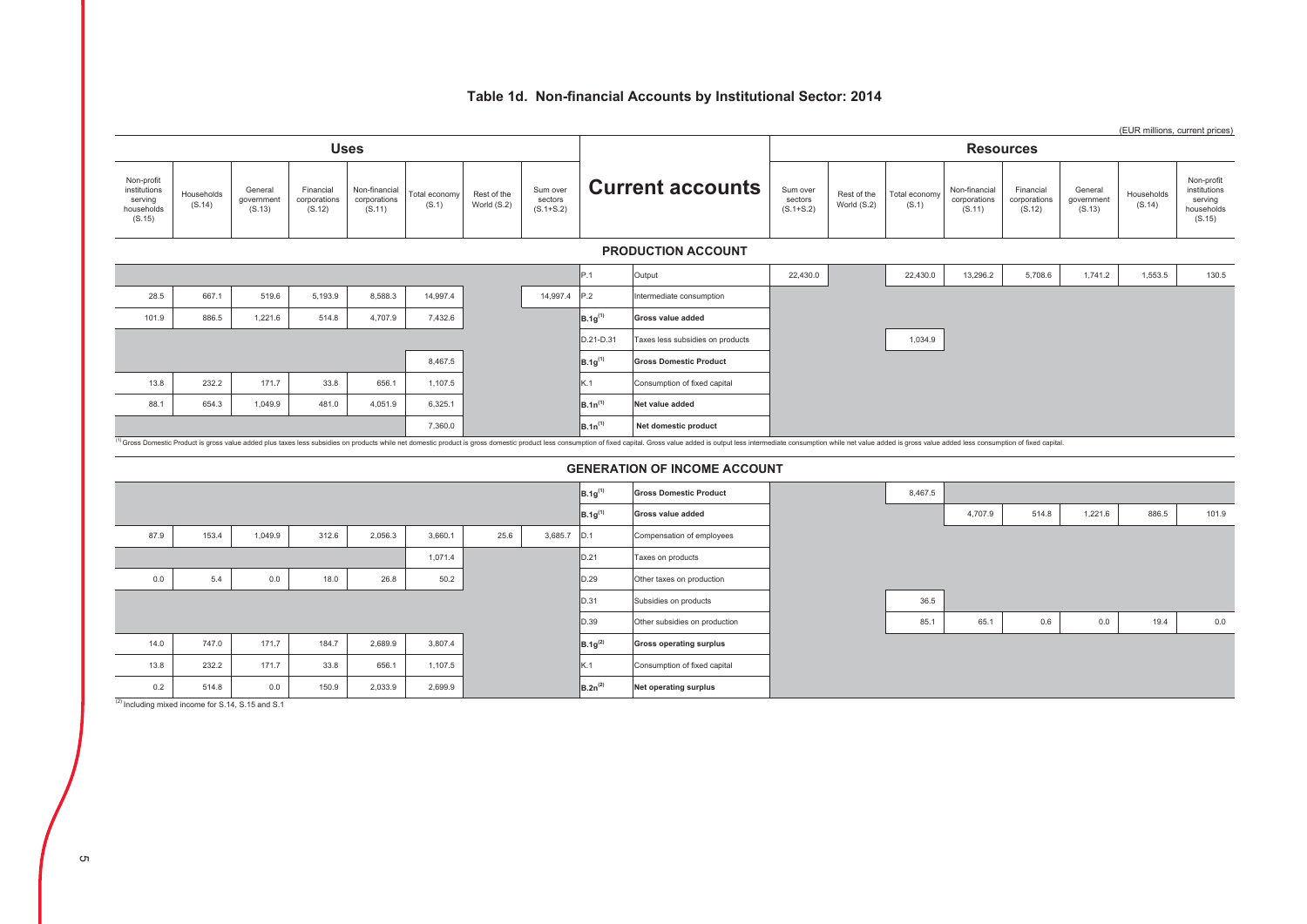# Table 1e. Non-financial Accounts by Institutional Sector: 2013

|                                                               |                      |                                 |                                     |                                         |                        |                            |                                      |              |                                                                                                                                                                                                                                                                 |                                      |                            |                        |                                         |                                     |                                 | (EUR millions, current prices) |                                                               |
|---------------------------------------------------------------|----------------------|---------------------------------|-------------------------------------|-----------------------------------------|------------------------|----------------------------|--------------------------------------|--------------|-----------------------------------------------------------------------------------------------------------------------------------------------------------------------------------------------------------------------------------------------------------------|--------------------------------------|----------------------------|------------------------|-----------------------------------------|-------------------------------------|---------------------------------|--------------------------------|---------------------------------------------------------------|
|                                                               |                      |                                 |                                     | <b>Uses</b>                             |                        |                            |                                      |              |                                                                                                                                                                                                                                                                 |                                      |                            |                        | <b>Resources</b>                        |                                     |                                 |                                |                                                               |
| Non-profit<br>institutions<br>serving<br>households<br>(S.15) | Households<br>(S.14) | General<br>government<br>(S.13) | Financial<br>corporations<br>(S.12) | Non-financial<br>corporations<br>(S.11) | Total economy<br>(S.1) | Rest of the<br>World (S.2) | Sum over<br>sectors<br>$(S.1 + S.2)$ |              | <b>Current accounts</b>                                                                                                                                                                                                                                         | Sum over<br>sectors<br>$(S.1 + S.2)$ | Rest of the<br>World (S.2) | Total economy<br>(S.1) | Non-financial<br>corporations<br>(S.11) | Financial<br>corporations<br>(S.12) | General<br>government<br>(S.13) | Households<br>(S.14)           | Non-profit<br>institutions<br>serving<br>households<br>(S.15) |
|                                                               |                      |                                 |                                     |                                         |                        |                            |                                      |              | <b>PRODUCTION ACCOUNT</b>                                                                                                                                                                                                                                       |                                      |                            |                        |                                         |                                     |                                 |                                |                                                               |
|                                                               |                      |                                 |                                     |                                         |                        |                            |                                      | P.1          | Output                                                                                                                                                                                                                                                          | 20,947.0                             |                            | 20,947.0               | 12,011.1                                | 5,702.7                             | 1,618.2                         | 1,486.9                        | 128.0                                                         |
| 28.1                                                          | 624.0                | 471.0                           | 5,168.9                             | 7,938.4                                 | 14,230.4               |                            | 14,230.4                             | P.2          | Intermediate consumption                                                                                                                                                                                                                                        |                                      |                            |                        |                                         |                                     |                                 |                                |                                                               |
| 99.9                                                          | 862.9                | 1,147.2                         | 533.9                               | 4,072.8                                 | 6,716.6                |                            |                                      | $B.1g^{(1)}$ | Gross value added                                                                                                                                                                                                                                               |                                      |                            |                        |                                         |                                     |                                 |                                |                                                               |
|                                                               |                      |                                 |                                     |                                         |                        |                            |                                      | D.21-D.31    | Taxes less subsidies on products                                                                                                                                                                                                                                |                                      |                            | 925.1                  |                                         |                                     |                                 |                                |                                                               |
|                                                               |                      |                                 |                                     |                                         | 7,641.7                |                            |                                      | $B.1g^{(1)}$ | <b>Gross Domestic Product</b>                                                                                                                                                                                                                                   |                                      |                            |                        |                                         |                                     |                                 |                                |                                                               |
| 13.6                                                          | 226.4                | 169.4                           | 28.4                                | 646.6                                   | 1,084.4                |                            |                                      | K.1          | Consumption of fixed capital                                                                                                                                                                                                                                    |                                      |                            |                        |                                         |                                     |                                 |                                |                                                               |
| 86.3                                                          | 636.5                | 977.8                           | 505.5                               | 3,426.2                                 | 5,632.3                |                            |                                      | $B.1n^{(1)}$ | Net value added                                                                                                                                                                                                                                                 |                                      |                            |                        |                                         |                                     |                                 |                                |                                                               |
|                                                               |                      |                                 |                                     |                                         | 6,557.4                |                            |                                      | $B.1n^{(1)}$ | Net domestic product<br><sup>1)</sup> Gross Domestic Product is gross value added plus taxes less subsidies on products while net domestic product is gross domestic product less consumption of fixed capital. Gross value added is output less intermediate c |                                      |                            |                        |                                         |                                     |                                 |                                |                                                               |
|                                                               |                      |                                 |                                     |                                         |                        |                            |                                      |              |                                                                                                                                                                                                                                                                 |                                      |                            |                        |                                         |                                     |                                 |                                |                                                               |
|                                                               |                      |                                 |                                     |                                         |                        |                            |                                      |              | <b>GENERATION OF INCOME ACCOUNT</b>                                                                                                                                                                                                                             |                                      |                            |                        |                                         |                                     |                                 |                                |                                                               |
|                                                               |                      |                                 |                                     |                                         |                        |                            |                                      | $B.1g^{(1)}$ | <b>Gross Domestic Product</b>                                                                                                                                                                                                                                   |                                      |                            | 7,641.7                |                                         |                                     |                                 |                                |                                                               |
|                                                               |                      |                                 |                                     |                                         |                        |                            |                                      | $B.1g^{(1)}$ | Gross value added                                                                                                                                                                                                                                               |                                      |                            |                        | 4,072.8                                 | 533.9                               | 1,147.2                         | 862.9                          | 99.9                                                          |
| 86.0                                                          | 157.0                | 977.8                           | 284.6                               | 1,909.4                                 | 3,414.7                | 25.5                       | 3,440.2                              | D.1          | Compensation of employees                                                                                                                                                                                                                                       |                                      |                            |                        |                                         |                                     |                                 |                                |                                                               |
|                                                               |                      |                                 |                                     |                                         | 959.2                  |                            |                                      | D.21         | Taxes on products                                                                                                                                                                                                                                               |                                      |                            |                        |                                         |                                     |                                 |                                |                                                               |
| 0.0                                                           | 5.2                  | 0.0                             | 14.1                                | 22.6                                    | 41.9                   |                            |                                      | D.29         | Other taxes on production                                                                                                                                                                                                                                       |                                      |                            |                        |                                         |                                     |                                 |                                |                                                               |
|                                                               |                      |                                 |                                     |                                         |                        |                            |                                      | D.31         | Subsidies on products                                                                                                                                                                                                                                           |                                      |                            | 34.1                   |                                         |                                     |                                 |                                |                                                               |
|                                                               |                      |                                 |                                     |                                         |                        |                            |                                      | D.39         | Other subsidies on production                                                                                                                                                                                                                                   |                                      |                            | 61.5                   | 41.6                                    | 0.6                                 | $0.0\,$                         | 19.3                           | 0.0                                                           |
| 13.9                                                          | 720.0                | 169.4                           | 235.8                               | 2,182.4                                 | 3,321.5                |                            |                                      | $B.1g^{(2)}$ | <b>Gross operating surplus</b>                                                                                                                                                                                                                                  |                                      |                            |                        |                                         |                                     |                                 |                                |                                                               |
| 13.6                                                          | 226.4                | 169.4                           | 28.4                                | 646.6                                   | 1.084.4                |                            |                                      | K.1          | Consumption of fixed capital                                                                                                                                                                                                                                    |                                      |                            |                        |                                         |                                     |                                 |                                |                                                               |

Net operating surplus

 $B.2n^{(2)}$ 

 $(2)$  Including mixed income for S.14, S.15 and S.1

493.6

 $0.2$ 

207.5

 $0.0$ 

1,535.8

 $2,237.1$ 

 $\infty$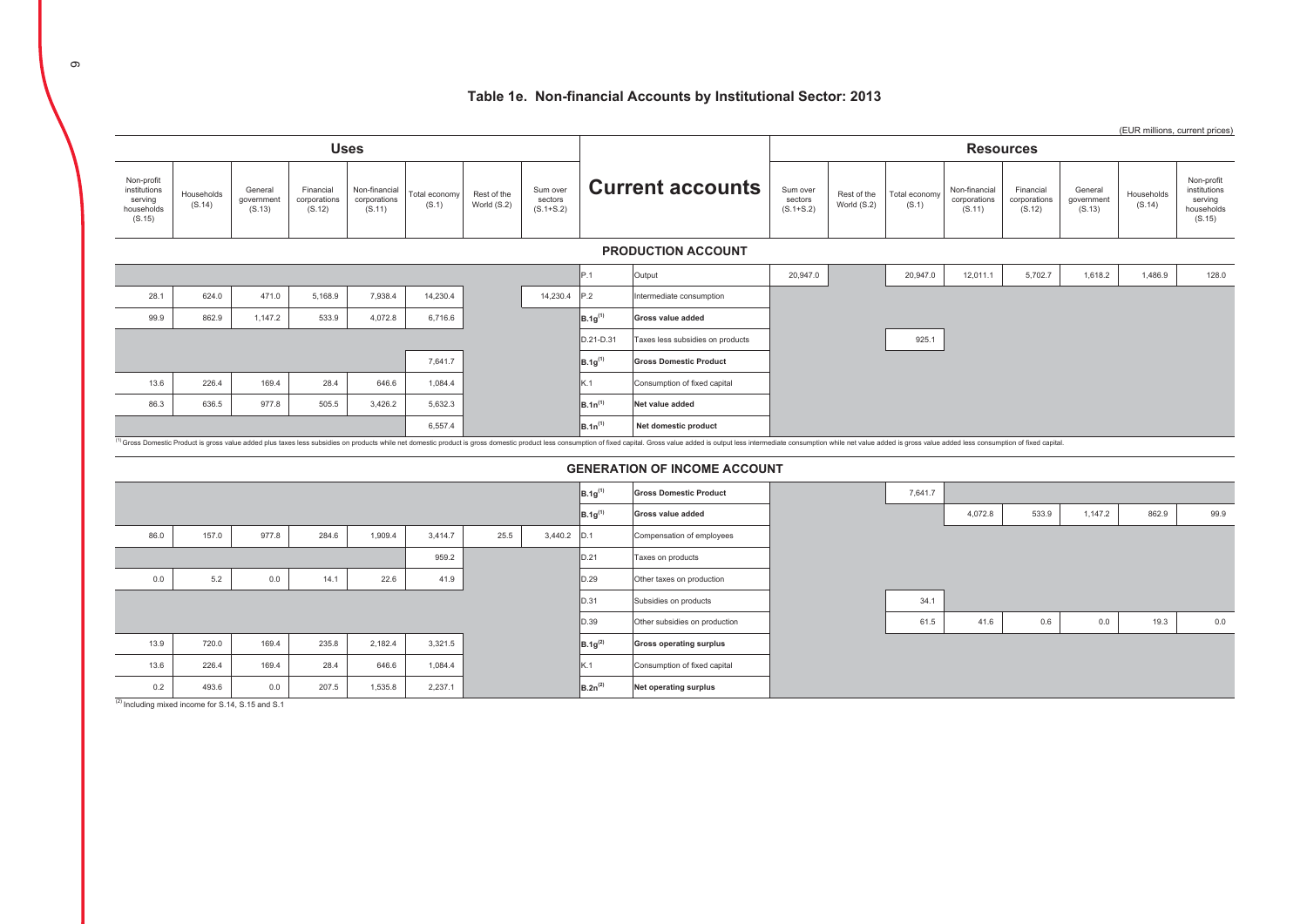# Table 1f. Non-financial Accounts by Institutional Sector: 2012

|                                                               |                      |                                 |                                     |                                         |                        |                            |                                      |              |                                                                                                                                                                                                                                |                                      |                            |                        |                                         |                                     |                                 |                      | (EUR millions, current prices)                                |
|---------------------------------------------------------------|----------------------|---------------------------------|-------------------------------------|-----------------------------------------|------------------------|----------------------------|--------------------------------------|--------------|--------------------------------------------------------------------------------------------------------------------------------------------------------------------------------------------------------------------------------|--------------------------------------|----------------------------|------------------------|-----------------------------------------|-------------------------------------|---------------------------------|----------------------|---------------------------------------------------------------|
|                                                               |                      |                                 |                                     | <b>Uses</b>                             |                        |                            |                                      |              |                                                                                                                                                                                                                                |                                      |                            |                        | <b>Resources</b>                        |                                     |                                 |                      |                                                               |
| Non-profit<br>institutions<br>serving<br>households<br>(S.15) | Households<br>(S.14) | General<br>government<br>(S.13) | Financial<br>corporations<br>(S.12) | Non-financial<br>corporations<br>(S.11) | Total economy<br>(S.1) | Rest of the<br>World (S.2) | Sum over<br>sectors<br>$(S.1 + S.2)$ |              | <b>Current accounts</b>                                                                                                                                                                                                        | Sum over<br>sectors<br>$(S.1 + S.2)$ | Rest of the<br>World (S.2) | Total economy<br>(S.1) | Non-financial<br>corporations<br>(S.11) | Financial<br>corporations<br>(S.12) | General<br>government<br>(S.13) | Households<br>(S.14) | Non-profit<br>institutions<br>serving<br>households<br>(S.15) |
|                                                               |                      |                                 |                                     |                                         |                        |                            |                                      |              | <b>PRODUCTION ACCOUNT</b>                                                                                                                                                                                                      |                                      |                            |                        |                                         |                                     |                                 |                      |                                                               |
|                                                               |                      |                                 |                                     |                                         |                        |                            |                                      | P.1          | Output                                                                                                                                                                                                                         | 20,032.4                             |                            | 20,032.4               | 11,321.5                                | 5,575.0                             | 1,566.8                         | 1,448.8              | 120.3                                                         |
| 26.9                                                          | 620.9                | 483.0                           | 5,043.3                             | 7,577.1                                 | 13,751.2               |                            | 13,751.2                             | P.2          | Intermediate consumption                                                                                                                                                                                                       |                                      |                            |                        |                                         |                                     |                                 |                      |                                                               |
| 93.4                                                          | 827.9                | 1,083.8                         | 531.7                               | 3,744.4                                 | 6,281.2                |                            |                                      | $B.1g^{(1)}$ | <b>Gross value added</b>                                                                                                                                                                                                       |                                      |                            |                        |                                         |                                     |                                 |                      |                                                               |
|                                                               |                      |                                 |                                     |                                         |                        |                            |                                      | D.21-D.31    | Taxes less subsidies on products                                                                                                                                                                                               |                                      |                            | 886.9                  |                                         |                                     |                                 |                      |                                                               |
|                                                               |                      |                                 |                                     |                                         | 7,168.0                |                            |                                      | $B.1g^{(1)}$ | <b>Gross Domestic Product</b>                                                                                                                                                                                                  |                                      |                            |                        |                                         |                                     |                                 |                      |                                                               |
| 12.8                                                          | 223.8                | 161.1                           | 25.3                                | 624.1                                   | 1,047.0                |                            |                                      | K.1          | Consumption of fixed capital                                                                                                                                                                                                   |                                      |                            |                        |                                         |                                     |                                 |                      |                                                               |
| 80.6                                                          | 604.1                | 922.7                           | 506.5                               | 3,120.3                                 | 5,234.1                |                            |                                      | $B.1n^{(1)}$ | Net value added                                                                                                                                                                                                                |                                      |                            |                        |                                         |                                     |                                 |                      |                                                               |
|                                                               |                      |                                 |                                     |                                         | 6,121.0                |                            |                                      | $B.1n^{(1)}$ | Net domestic product                                                                                                                                                                                                           |                                      |                            |                        |                                         |                                     |                                 |                      |                                                               |
|                                                               |                      |                                 |                                     |                                         |                        |                            |                                      |              | (1) Gross Domestic Product is gross value added plus taxes less subsidies on products while net domestic product is gross domestic product less consumption of fixed capital. Gross value added is output less intermediate co |                                      |                            |                        |                                         |                                     |                                 |                      |                                                               |
|                                                               |                      |                                 |                                     |                                         |                        |                            |                                      |              | <b>GENERATION OF INCOME ACCOUNT</b>                                                                                                                                                                                            |                                      |                            |                        |                                         |                                     |                                 |                      |                                                               |
|                                                               |                      |                                 |                                     |                                         |                        |                            |                                      | $B.1g^{(1)}$ | <b>Gross Domestic Product</b>                                                                                                                                                                                                  |                                      |                            | 7,168.0                |                                         |                                     |                                 |                      |                                                               |
|                                                               |                      |                                 |                                     |                                         |                        |                            |                                      | $B.1g^{(1)}$ | <b>Gross value added</b>                                                                                                                                                                                                       |                                      |                            |                        | 3,744.4                                 | 531.7                               | 1,083.8                         | 827.9                | 93.4                                                          |
| 80.4                                                          | 144.4                | 922.7                           | 269.7                               | 1,790.6                                 | 3,207.8                | 26.2                       | 3,234.0                              | D.1          | Compensation of employees                                                                                                                                                                                                      |                                      |                            |                        |                                         |                                     |                                 |                      |                                                               |
|                                                               |                      |                                 |                                     |                                         | 919.6                  |                            |                                      | D.21         | Taxes on products                                                                                                                                                                                                              |                                      |                            |                        |                                         |                                     |                                 |                      |                                                               |
| 0.0                                                           | 4.9                  | 0.0                             | 12.1                                | 20.8                                    | 37.8                   |                            |                                      | D.29         | Other taxes on production                                                                                                                                                                                                      |                                      |                            |                        |                                         |                                     |                                 |                      |                                                               |
|                                                               |                      |                                 |                                     |                                         |                        |                            |                                      | D.31         | Subsidies on products                                                                                                                                                                                                          |                                      |                            | 32.7                   |                                         |                                     |                                 |                      |                                                               |
|                                                               |                      |                                 |                                     |                                         |                        |                            |                                      | D.39         | Other subsidies on production                                                                                                                                                                                                  |                                      |                            | 59.7                   | 40.3                                    | 0.3                                 | 0.0                             | 19.1                 | 0.0                                                           |
| 13.0                                                          | 697.5                | 161.1                           | 250.3                               | 1,973.3                                 | 3,095.2                |                            |                                      | $B.1g^{(2)}$ | <b>Gross operating surplus</b>                                                                                                                                                                                                 |                                      |                            |                        |                                         |                                     |                                 |                      |                                                               |
| 12.8                                                          | 223.8                | 161.1                           | 25.3                                | 624.1                                   | 1,047.0                |                            |                                      | K.1          | Consumption of fixed capital                                                                                                                                                                                                   |                                      |                            |                        |                                         |                                     |                                 |                      |                                                               |

Net operating surplus

 $B.2n^{(2)}$ 

 $\frac{(2)}{(2)}$  Including mixed income for S.14, S.15 and S.1

473.8

 $0.2$ 

 $0.0$ 

225.0

1,349.2

2,048.2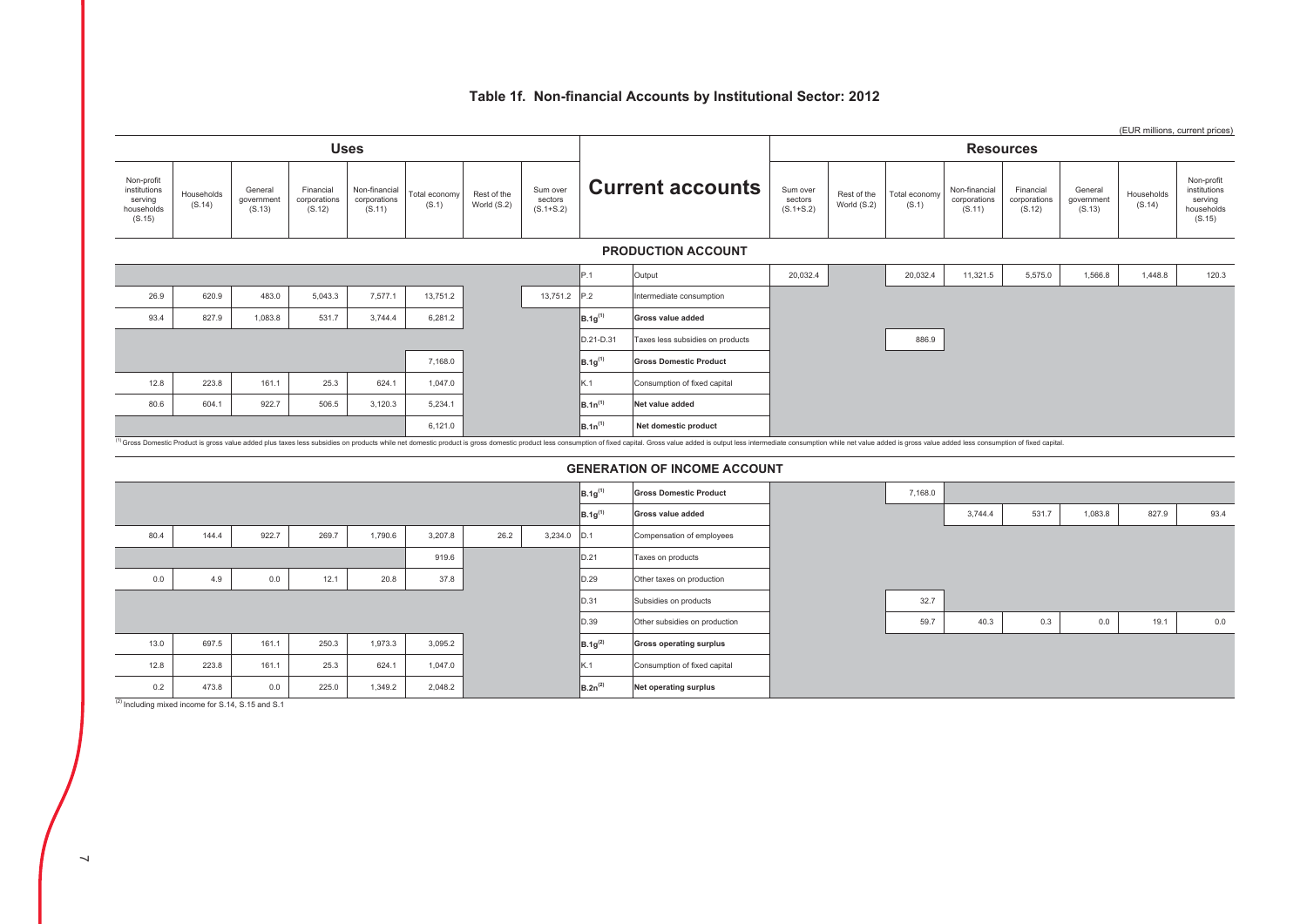# Table 1g. Non-financial Accounts by Institutional Sector: 2011

|                                                               |                      |                                 |                                     |                                         |                        |                            |                                      |                     |                                                                                                                                                                                                                                         |                                      |                            |                        |                                         |                                     |                                 | (EUR millions, current prices) |                                                               |
|---------------------------------------------------------------|----------------------|---------------------------------|-------------------------------------|-----------------------------------------|------------------------|----------------------------|--------------------------------------|---------------------|-----------------------------------------------------------------------------------------------------------------------------------------------------------------------------------------------------------------------------------------|--------------------------------------|----------------------------|------------------------|-----------------------------------------|-------------------------------------|---------------------------------|--------------------------------|---------------------------------------------------------------|
|                                                               |                      |                                 |                                     | <b>Uses</b>                             |                        |                            |                                      |                     |                                                                                                                                                                                                                                         |                                      |                            |                        | <b>Resources</b>                        |                                     |                                 |                                |                                                               |
| Non-profit<br>institutions<br>serving<br>households<br>(S.15) | Households<br>(S.14) | General<br>government<br>(S.13) | Financial<br>corporations<br>(S.12) | Non-financial<br>corporations<br>(S.11) | Total economy<br>(S.1) | Rest of the<br>World (S.2) | Sum over<br>sectors<br>$(S.1 + S.2)$ |                     | <b>Current accounts</b>                                                                                                                                                                                                                 | Sum over<br>sectors<br>$(S.1 + S.2)$ | Rest of the<br>World (S.2) | Total economy<br>(S.1) | Non-financial<br>corporations<br>(S.11) | Financial<br>corporations<br>(S.12) | General<br>government<br>(S.13) | Households<br>(S.14)           | Non-profit<br>institutions<br>serving<br>households<br>(S.15) |
|                                                               |                      |                                 |                                     |                                         |                        |                            |                                      |                     | <b>PRODUCTION ACCOUNT</b>                                                                                                                                                                                                               |                                      |                            |                        |                                         |                                     |                                 |                                |                                                               |
|                                                               |                      |                                 |                                     |                                         |                        |                            |                                      | P.1                 | Output                                                                                                                                                                                                                                  | 18,787.2                             |                            | 18,787.2               | 10,467.4                                | 5,310.7                             | 1,464.1                         | 1,427.1                        | 117.9                                                         |
| 29.6                                                          | 596.1                | 430.2                           | 4,854.4                             | 6,918.6                                 | 12,828.9               |                            | 12,828.9                             | P.2                 | Intermediate consumption                                                                                                                                                                                                                |                                      |                            |                        |                                         |                                     |                                 |                                |                                                               |
| 88.3                                                          | 831.0                | 1,033.9                         | 456.3                               | 3,548.8                                 | 5,958.3                |                            |                                      | $B.1g^{(1)}$        | Gross value added                                                                                                                                                                                                                       |                                      |                            |                        |                                         |                                     |                                 |                                |                                                               |
|                                                               |                      |                                 |                                     |                                         |                        |                            |                                      | D.21-D.31           | Taxes less subsidies on products                                                                                                                                                                                                        |                                      |                            | 881.7                  |                                         |                                     |                                 |                                |                                                               |
|                                                               |                      |                                 |                                     |                                         | 6,840.0                |                            |                                      | $B.1g^{(1)}$        | <b>Gross Domestic Product</b>                                                                                                                                                                                                           |                                      |                            |                        |                                         |                                     |                                 |                                |                                                               |
| 11.6                                                          | 219.0                | 151.5                           | 25.8                                | 587.2                                   | 995.0                  |                            |                                      | K.1                 | Consumption of fixed capital                                                                                                                                                                                                            |                                      |                            |                        |                                         |                                     |                                 |                                |                                                               |
| 76.7                                                          | 612.1                | 882.4                           | 430.5                               | 2,961.6                                 | 4.963.3                |                            |                                      | B.1n <sup>(1)</sup> | Net value added                                                                                                                                                                                                                         |                                      |                            |                        |                                         |                                     |                                 |                                |                                                               |
|                                                               |                      |                                 |                                     |                                         | 5,845.0                |                            |                                      | $B.1n^{(1)}$        | Net domestic product                                                                                                                                                                                                                    |                                      |                            |                        |                                         |                                     |                                 |                                |                                                               |
|                                                               |                      |                                 |                                     |                                         |                        |                            |                                      |                     | <sup>1)</sup> Gross Domestic Product is gross value added plus taxes less subsidies on products while net domestic product is gross domestic product less consumption of fixed capital. Gross value added is output less intermediate c |                                      |                            |                        |                                         |                                     |                                 |                                |                                                               |
|                                                               |                      |                                 |                                     |                                         |                        |                            |                                      |                     | <b>GENERATION OF INCOME ACCOUNT</b>                                                                                                                                                                                                     |                                      |                            |                        |                                         |                                     |                                 |                                |                                                               |
|                                                               |                      |                                 |                                     |                                         |                        |                            |                                      | $B.1g^{(1)}$        | <b>Gross Domestic Product</b>                                                                                                                                                                                                           |                                      |                            | 6,840.0                |                                         |                                     |                                 |                                |                                                               |
|                                                               |                      |                                 |                                     |                                         |                        |                            |                                      | $B.1g^{(1)}$        | Gross value added                                                                                                                                                                                                                       |                                      |                            |                        | 3,548.8                                 | 456.3                               | 1,033.9                         | 831.0                          | 88.3                                                          |
| 76.5                                                          | 140.5                | 882.4                           | 240.0                               | 1,696.7                                 | 3,036.0                | 26.6                       | 3,062.6                              | D.1                 | Compensation of employees                                                                                                                                                                                                               |                                      |                            |                        |                                         |                                     |                                 |                                |                                                               |
|                                                               |                      |                                 |                                     |                                         | 899.8                  |                            |                                      | D.21                | Taxes on products                                                                                                                                                                                                                       |                                      |                            |                        |                                         |                                     |                                 |                                |                                                               |
| 0.0                                                           | 5.4                  | 0.0                             | 7.7                                 | 21.4                                    | 34.6                   |                            |                                      | D.29                | Other taxes on production                                                                                                                                                                                                               |                                      |                            |                        |                                         |                                     |                                 |                                |                                                               |
|                                                               |                      |                                 |                                     |                                         |                        |                            |                                      | D.31                | Subsidies on products                                                                                                                                                                                                                   |                                      |                            | 18.1                   |                                         |                                     |                                 |                                |                                                               |
|                                                               |                      |                                 |                                     |                                         |                        |                            |                                      | D.39                | Other subsidies on production                                                                                                                                                                                                           |                                      |                            | 47.0                   | 29.5                                    | 0.1                                 | 0.0                             | 17.4                           | 0.0                                                           |
| 11.8                                                          | 702.5                | 151.5                           | 208.8                               | 1,860.2                                 | 2,934.7                |                            |                                      | $B.1g^{(2)}$        | <b>Gross operating surplus</b>                                                                                                                                                                                                          |                                      |                            |                        |                                         |                                     |                                 |                                |                                                               |

Consumption of fixed capital

Net operating surplus

 $\mathsf{k}$ .1

 $B.2n^{(2)}$ 

 $(2)$  Including mixed income for S.14, S.15 and S.1

219.0

483.5

151.5

 $0.0$ 

25.8

183.0

587.2

1,273.0

995.0

1,939.7

 $11.6$ 

 $0.2$ 

 $\infty$